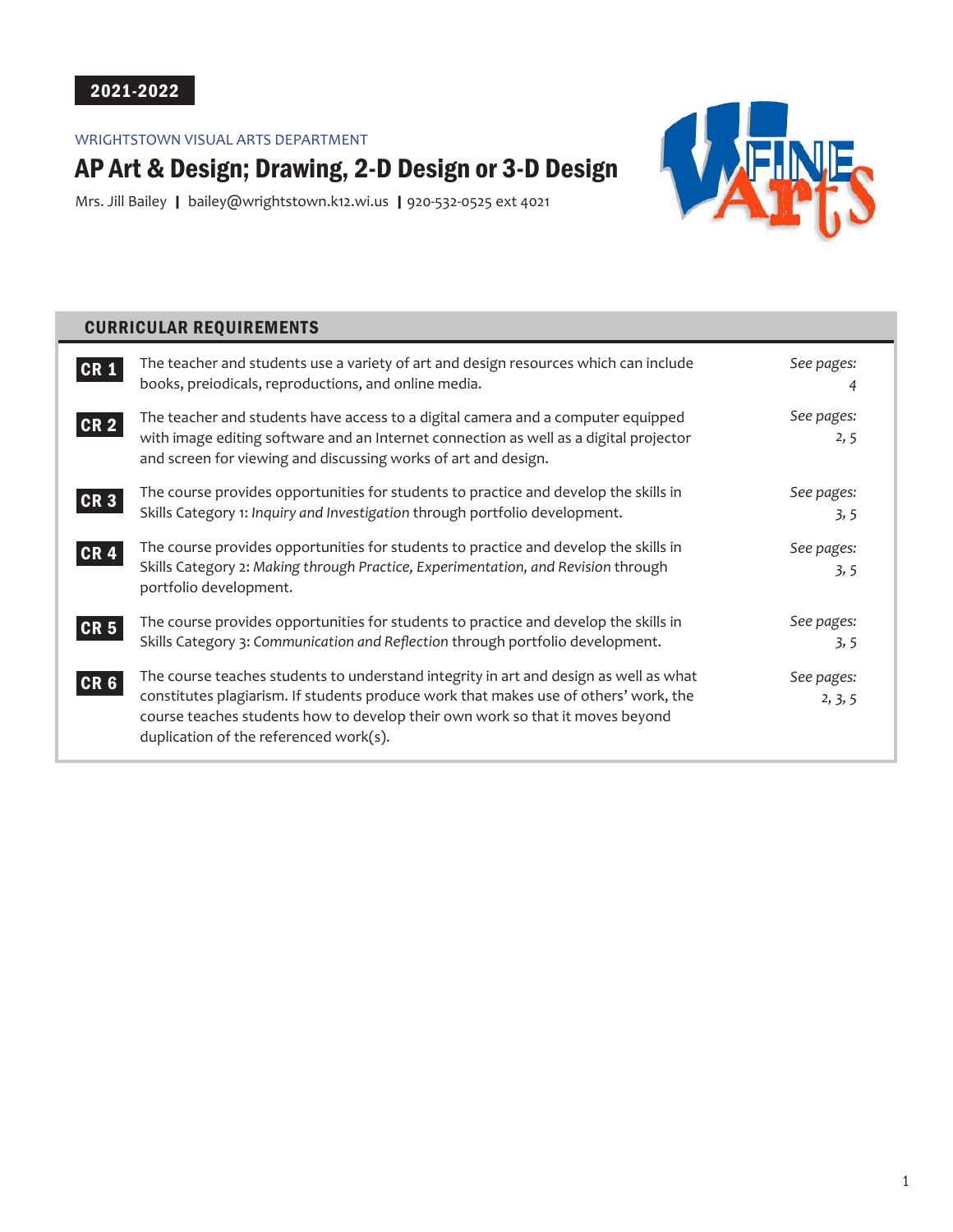### COURSE OVERVIEW

This course is a year long course with prerequisites. Students enrolling in this course should have a minimum of two (2) years of art courses, or teacher approval. This course will focus on building a portfolio for submission to the College Board. *Students choose to submit a portfolio within one of the 3 categories: Drawing, 2D Design, or 3D Design.*

# TYPES OF AP ART & DESIGN PORTFOLIOS

#### | **AP DRAWING** |

This portfolio is designated for work that focuses on the use of mark-making, line, surface, space, light/shade, and composition. Students should consider marks that can be used to make drawings, the arrangement of marks, the materials and processes used to make marks, and the relationship of marks and ideas.

Students can work with any materials, processes and ideas. Drawing (analog and digital), painting, printmaking, and mixed media work are among the possibilities for submission. Still images from videos or film are accepted. Composite image may be submittted.

#### | **AP 2-D ART & DESIGN** |

This portfolio is designated for work that focuses on the use of two-dimensional (2-D) elements and principles of art and design, including: *point, line, shape, place, layer, form, space, texture, color, value, opacity, transparency, time, unity, variety, rhythm, proportion, scale, balance, emphasis, contrast, repetition, figure/ground relationship, connection, juxtaposition and heirarchy.* Students should consider how materials, processes, and ideas can be used to make work that exists on a flat surface.

Students can work with any materials, processes, and ideas. Graphic design, digital imaging, photography, collage, fabric design, weaving, fashion design, fashion illustration, painting, and printmaking are among the possibilities for submission. Still images from videos or film are accepted. Composite images my be submitted.

#### | **AP 3-D ART & DESIGN** |

This portfolio is designated for work that focuses on the use of three-dimensional (3-D) elements and principles of art and design, including: *point, line, shape, place, layer, form, volume, mass, occupied/unoccupied space, texture, color, value, opacity, transparency, time, unity, variety, rhythm, proportion, scale, balance, emphasis, contrast, repetition, connection, juxtaposition and heirarchy.* Students should consider how materials, processes, and ideas can be used to make work that involves space and form.

Students can work with any materials, processes, and ideas. Figurative or non-figurative sculpture, architectural models, metal work, ceramics, glasswork, installation, performance, assemblage, and 3-D fiber arts are among the possibilities for submission. Still images from videos or film are accepted. Composite images my be submitted.

# REQUIREMENTS

A GROWTH MINDSET | All people can create. All artists & designers can improve. Effort, an open mind, and willingness to take risks are key to success.

ARTISTIC INTEGRITY | Student work must be original. Work that is based on published photographs or the work of other artists must move beyond duplication (plagerism) to illustrate an idea. (See page 8.) <mark>CR 6</mark>

DIGITAL PORTFOLIO | Student artists & designers will use Adobe Spark, Behance or Instagram to build a digital portfolio throughout the year. This will facilitate ongoing class discussions and enable each student to see their growing portfolio in digital form through the development process. These digital portfolios include both finished and process works such as pages scanned or photographed from research books, sketchbooks, journals/magazines, other resources, as well as writing about your work. Students will receive weekly "tech tips" and have access to a digital camera and editing software (e.g., Adobe Photoshop) via the design lab, issued Chromebook, or personal cellphone to effectively photograph and enhance images of their works of art and design. CR 2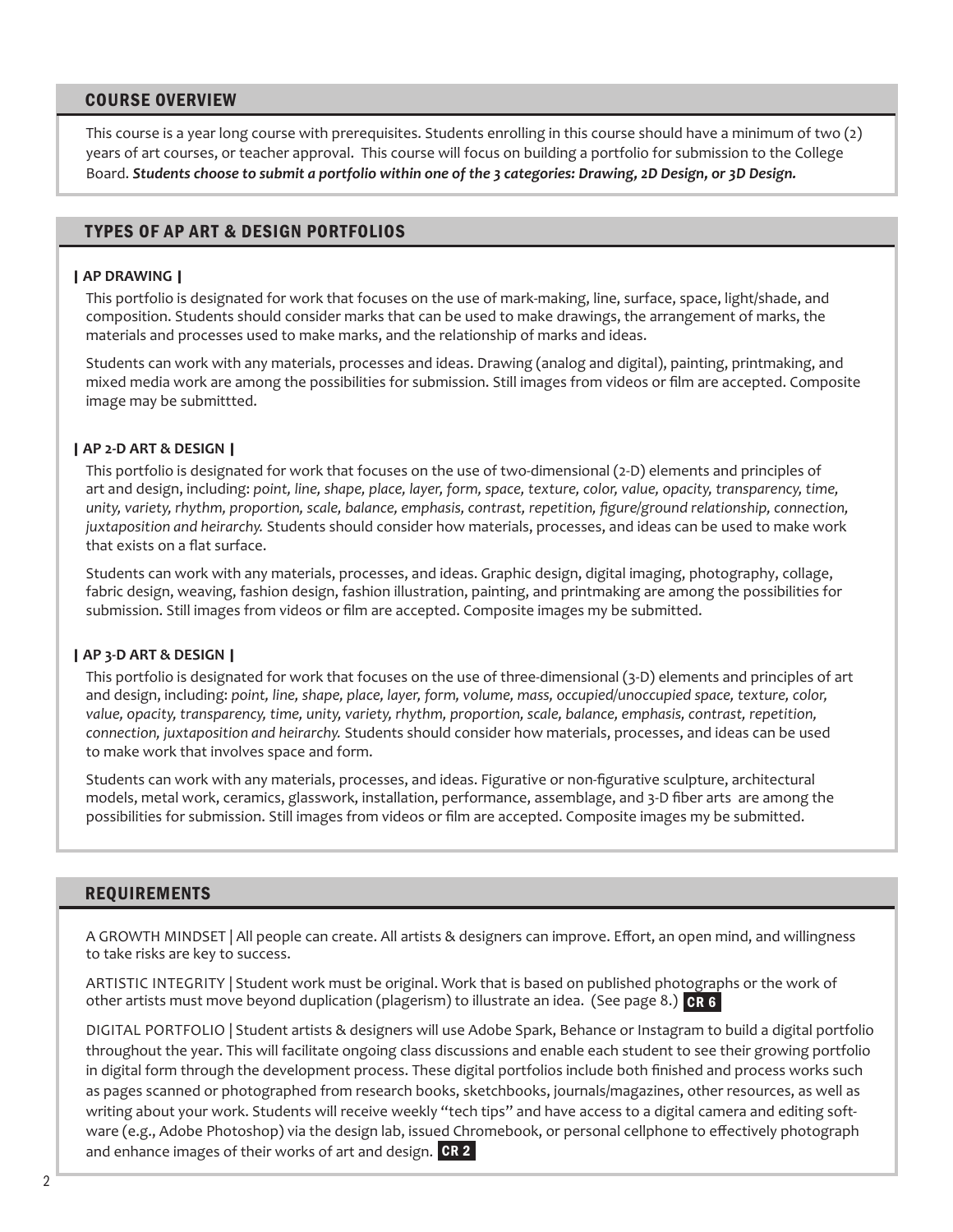# REQUIREMENTS (CONTINUED)

PRACTICE, EXPERIMENTATION & REVISION | Artists will use a sketchbook as an ongoing "research workbook" to document the artistic thinking process. This will include skill builder assignments (teacher-directed), sketching for composition or form, and testing specific materials, processes, or ideas (student-led).  $CR 4$  Students explore and discover possibilities, noting changes to and within their techniques and outcomes. These sketchbooks are a communication tool for teacher-student discussions and help strengthen the relationship of ideas, materials and processes with the goal of demonstrating synthesis. CR 3 Students may choose to submit images of pages from their sketchooks as part of the *Sustained Investigation* section of the portfolio exam. NOTE: A sustained investigation and the practice, experimentation, and revision of art and design takes a great deal of time and effort. Be prepared to spend 4-8 hours per week outside of class on your work. Open studios will be offered after school; they are not required but are recommended for success.

CRITIQUES | Critiques are an integral part of all studio classes. All artists are brought together **bi-weekly** as a group (in class or remotely via Google Meet) to discuss the materials, processes and ideas they're using to make work. **CR 6** Feedback is provided through discussion, digital chats and critique activites, such as gallery walk notations, that allows students to write brief comments relating to specific AP portfolio requirements (i.e. evidence of skillfull synthesis of materials, processes, and ideas; practice experimentation, and revision; inquiry). Each student records and shares a summary of feedback about their work to inform ongoing thinking and making (see artist statements below).  $\,$  CR 5  $\,$ 

ARTIST STATEMENTS | Throughout the course, students will anlyze the work of past and comtemporary artists to draw inspiration and support inquiry.  $CR 1$  These investigations will be followed up with a writtens summary of the materials, processes, and ideas used the artist/designer to make the work, based on their research. Students will also reflect and respond to their own works of art and design (and develop their digital portfolio) with a written, typed or audio recorded reflection that explains how the work demonstrates synthesis of materials, processes, and ideas. These artist statements can be transcribed and used for the *Selected Works* section of the portfolio exam.

# COURSE SKILLS

#### **COURSE SKILL 1** | Inquiry and Investigation.

*Investigate materials, processes, and ideas.*

- 1.A Generate possibilities for investigation.
- 1.B Describe how inquiry guides investigation through art and design.
- **1.C** Describe how materials, processes, and ideas in art and design relate to the context.
- 1.D Interpret works of art and design based on materials, processes, and ideas used.
- 1.E Investigate materials, processes, and ideas.

#### **COURSE SKILL 2** | Making Through Practice, Experimentation, and Revision.

*Make works of art and design by practicing, experimenting, and revising.*

- 2.A Formulate questions that guide a sustained investigation through art and design.
- 2.B Conduct a sustained investigation through art and design that demonstrates practice, experimentation, and revision guided by questions.
- 2.C Make works of art and design that demonstrate synthesis of materials, processes, and ideas.
- 2.D Make works of art and design that demonstrate 2-D, 3-D, or drawing skills.

#### **COURSE SKILL 3** | Communication and Reflection.

*Communicate ideas about art and design.*

- 3.A Identify, in writing, questions that guided a sustained investigation through art and design.
- 3.B Describe, in writing, how a sustained investigation through art and design shows evidence of practice, experimentation, and revision guided by questions.
- 3.C Identify, in writing, materials, processes, and ideas used to make works of art and design.
- 3.D Describe how works of art and design demonstrate synthesis of materials, processes, and ideas.
- 3.E Describe how works of art and design demonstrate 2-D, 3-D, or drawing skills.
- **3.F** Present works of art and design for viewer interpretation.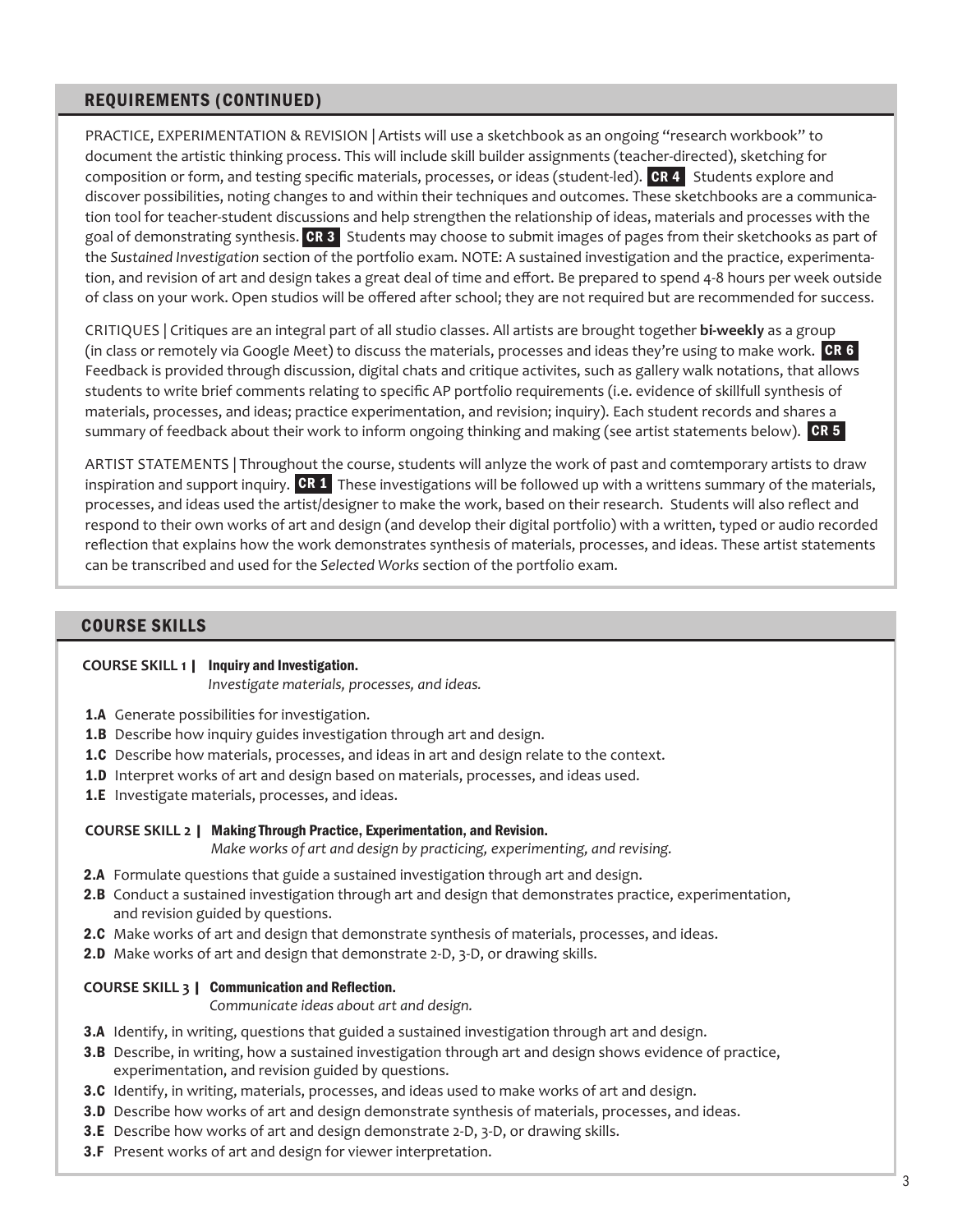# SUPPLIES

DRAWING AND 2-D ART & DESIGN PORTFOLIO FOCUS | Sketchbook, black fine tip sharpie, graphite drawing pencil set, kneaded eraser, colored pencil set (Prismacolor), paint brush set, old muffin tin/palette, and a (optional) storage container to hold supplies.

3-D ART & DESIGN PORTFOLIO FOCUS | Sketchbook, pencil, black fine tip sharpie, eraser, colored pencil set, paint brush set, old muffin tin/palette, and a (optional) storage container to hold projects or supplies.

# ART & DESIGN RESOURCES

Students are encouraged to investigate a variety of creative art and design resources to enhance their aesthitic understanding and generate possibilities for investigation. For example, Colassal, Adobe Create, and Ceramic Arts Network offer daily visual inspiration online. Likewise, there will be regular in-class screenings of short videos on contemporary artists and designers from the Art21 and TED Talks websites. CR 1

| BOOKS |

Bayles, David and Ted Orland. *Art & Fear: Observations on the Perils (and Rewards) of Art-making.*  Image Continuum Press, 2001

Congdon, Lisa. *Find Your Artistic Voice: The Essential Guide to Working Your Creative Magic (Art Book for Artists, Creative Self-Help Book).* Chronicle Books, LLC, 2019.

Kleon, Austin. *Steal Like an Artist: 10 Things Nobody Told You About Being Creative*. Workman Publishing Company, Inc., 2012.

Krysa, Danielle. Your Inner Critic is a Big Jerk and Other Truths About Being Creative. Chronicle Books, 2016. Saltz, Jerry. *How to be an Artist.* Chronicle Books, 2016.

# PORTFOLIO EXAM SECTIONS

### |SECTION 1 | *Selected Works (40% of Total Score)*

#### **AP DRAWING PORTFOLIO**

**Five physical works** or high quality printed reproductions of physical works that each demonstrate synthesis of materials, processes, and ideas using drawing skills.

**AP 2-D ART & DESIGN PORTFOLIO Five physical works** or high quality printed reproductions of physical works that each demonstrate synthesis of materials, processes, and ideas using 2-D art and design skills. **AP 3-D ART & DESIGN PORTFOLIO**

**10 digital images** consisting of two views each of five works that demonstrate synthesis of materials, processes, and ideas using 3-D art and design skills.

*NOTES: Pieces can be related to each other, but do not have to be. Selected works can be shared with Section 2:* Sustained Investigation*, but do not have to be. For each work, write about your materials, processes, and ideas for creating the work. You are allowed 100 characters per section only. The most successful responses clearly relate to the image, directly and completely address the prompts, and provide skillful evidence of materials, processes, and ideas.* 

# |SECTION 2 | *Sustained Investigation (60% of Total Score)*

**15 digital images** of works of art and process documentation that demonstrates sustained investigation through practice, experimentation, and revision.

NOTE: Section 2 applies to all three portfolio options (Drawing, 2-D Design, 3-D Design). • You submit 15 images, but they do not ALL have to be completed works. • You will need to WRITE about your COMPLETED WORKS (ideas, materials, processes) but not for detail shots or process shots (sketches, failed attempts at something that led to the final completed project.)

# SUSTAINED INVESTIGATION STATEMENT (1200 Characters Max):

What questions led you to your chosen sustained investigation topic? • Why did you choose to focus on this topic? Why is this topic urgent? • How is it related to you personally? • What experiences did you have related to this topic that made it interesting enough to focus on? • How does this collection of: sketches, failed attempts, journals, rough drafts, and experiments come together to be a part of your Sustained Investigation? (*Include writing from Section 1 that explains materials, processes, and ideas.)*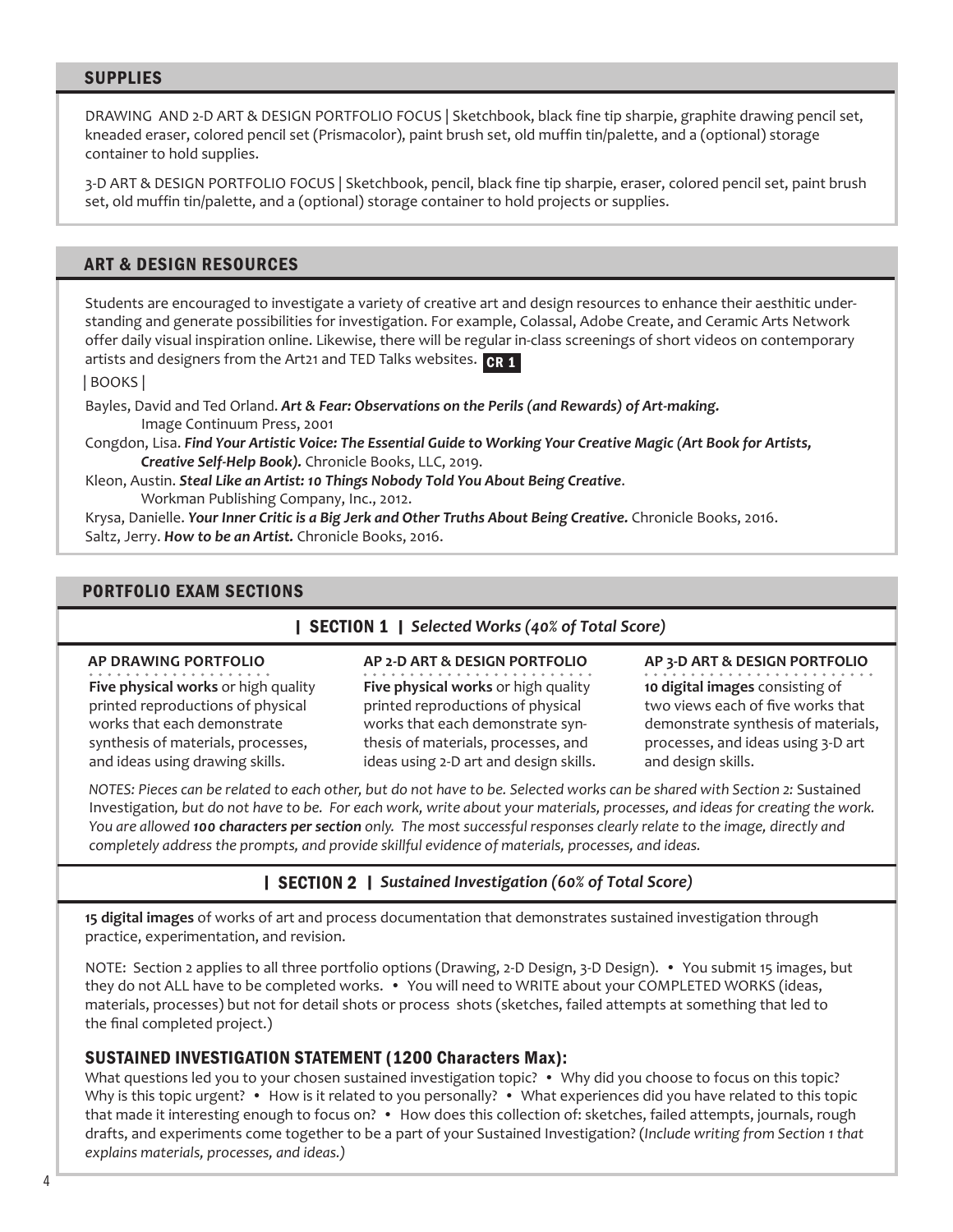# PACING GUIDE

| <b>September 2021</b>                                                                                                                                                                                            | October 2021                                                                                                                                                                                                                                              | <b>November 2021</b>                                                                                              |  |  |
|------------------------------------------------------------------------------------------------------------------------------------------------------------------------------------------------------------------|-----------------------------------------------------------------------------------------------------------------------------------------------------------------------------------------------------------------------------------------------------------|-------------------------------------------------------------------------------------------------------------------|--|--|
| ATP: Brainstorm, research, analyze, record                                                                                                                                                                       | CR <sub>3</sub><br><b>ATP:</b> Investigate current artists; interpret their work <b>CR 1</b>                                                                                                                                                              | CR3<br>ATP: Document MPI of inquiry in Design Journal                                                             |  |  |
| Skill Builders (MPI): 2D Art   2D Design   Drawing CR 4<br>· Sep 10 Funk'd up Still Life (all portfolios)<br>· Sep 16 Photographs   Photographs   Subtractive<br>• Sep 22 Cyanotypes   Lightroom   Blind contour | Drawing CR 4<br><b>Skill Builders (MPI): 2D Art   2D Design  </b><br>Stitching   Scanning textures<br><b>Stitching</b><br>$\cdot$ Oct 1<br>Foreshortening   Layer Masks   Ink hatching<br>$\cdot$ 0ct 7<br>• Oct 19 Image Transfer   InDesign   Stippling | <b>CR4</b><br><b>Sustained Investigation</b><br>$\cdot$ Nov 3 DUE S.I. #1<br>$\cdot$ Nov 17 DUE S.I. #2           |  |  |
| Share & Connect: developing a growth mindset<br>• Sep 7 3 artworks - Creative types                                                                                                                              | • Oct 28 DUE Selected Work #1 (Scholastic Art)<br><b>CR1</b>                                                                                                                                                                                              | Skill Builders (MPI): 2D Art   2D Design   Drawing CR 4<br>• Nov 23 Paper   Screenprinting   Alternative surfaces |  |  |
| · Sep 14 Your Inner Critic is a Big Jerk                                                                                                                                                                         | CR <sub>5</sub><br><b>Share &amp; Connect: Principles of Design vocabulary</b>                                                                                                                                                                            | <b>Share &amp; Connect: Class critques</b><br>CR <sub>5</sub>                                                     |  |  |
| Tech Tips: setting up digital portfolio                                                                                                                                                                          | <b>Tech Tips:</b> Taking photographs of work<br><b>CR 2</b><br>CR <sub>2</sub>                                                                                                                                                                            | Tech Tips: Photoshop - file size & resolution for AP<br>CR <sub>2</sub>                                           |  |  |
|                                                                                                                                                                                                                  |                                                                                                                                                                                                                                                           |                                                                                                                   |  |  |
| <b>December 2021</b>                                                                                                                                                                                             | <b>January 2022</b>                                                                                                                                                                                                                                       | <b>February 2022</b>                                                                                              |  |  |
| ATP: Document MPI of inquiry in Design Journal                                                                                                                                                                   | CR <sub>3</sub><br>ATP: Document MPI of inquiry in Design Journal<br>CR <sub>3</sub>                                                                                                                                                                      | ATP: Document MPI of inquiry in Design Journal<br>CR <sub>3</sub>                                                 |  |  |
| <b>Sustained Investigation</b><br>$\cdot$ Dec 3 DUE S.I. #3<br>$\cdot$ Dec 17 DUE S.I. #4                                                                                                                        | <b>Sustained Investigation</b><br>CR <sub>4</sub><br>CR <sub>4</sub><br>$\cdot$ Jan 10 DUE S.I. #5<br>$\cdot$ Jan 24 DUE S.I. #6                                                                                                                          | <b>Sustained Investigation</b><br><b>CR4</b><br>$\cdot$ Feb 8 DUE S.I. #7<br>$\cdot$ Feb 23 DUE S.I. #8           |  |  |
| <b>Reflect &amp; Respond:</b>                                                                                                                                                                                    | · Jan 20 DUE Selected Work #2<br><b>CR 5</b>                                                                                                                                                                                                              |                                                                                                                   |  |  |
| • Dec 23 Statement of Sustained Investigation (1st draft)                                                                                                                                                        | CR <sub>5</sub><br><b>Share &amp; Connect: Class critques</b>                                                                                                                                                                                             | <b>CR 5</b><br><b>Share &amp; Connect: Class critques</b>                                                         |  |  |
| <b>Share &amp; Connect: Class critques</b>                                                                                                                                                                       | CR <sub>5</sub><br><b>CR 2</b><br><b>Tech Tips: AP Uploads current</b>                                                                                                                                                                                    | <b>CR 2</b><br><b>Tech Tips: AP Uploads current</b>                                                               |  |  |
| Tech Tips: AP submission tool - Uploads                                                                                                                                                                          | CR <sub>2</sub>                                                                                                                                                                                                                                           |                                                                                                                   |  |  |
|                                                                                                                                                                                                                  |                                                                                                                                                                                                                                                           |                                                                                                                   |  |  |
| <b>March 2022</b>                                                                                                                                                                                                | <b>April 2022</b>                                                                                                                                                                                                                                         | <b>May 2022</b>                                                                                                   |  |  |
| ATP: Document MPI of inquiry in Design Journal                                                                                                                                                                   | ATP: Document MPI of inquiry in Design Journal<br>CR <sub>3</sub><br>CR <sub>3</sub>                                                                                                                                                                      | • May 4 <b>DUE</b> All portfolio submissions                                                                      |  |  |
| <b>Sustained Investigation</b><br>$\cdot$ Mar 9 DUE S.I. #9                                                                                                                                                      | <b>Sustained Investigation</b><br>CR <sub>4</sub><br><b>CR4</b><br>$\cdot$ Apr 7 DUE S.I. #11                                                                                                                                                             | <b>Reflect &amp; Respond:</b><br>May A. Clatement of Customer Hausettestics (final duck)                          |  |  |

| <b>March 2022</b>                                                                                                             | <b>April 2022</b>                                                                                                                                                                           |
|-------------------------------------------------------------------------------------------------------------------------------|---------------------------------------------------------------------------------------------------------------------------------------------------------------------------------------------|
| <b>ATP:</b> Document MPI of inquiry in Design Journal                                                                         | CR <sub>3</sub><br><b>ATP:</b> Document MPI of inquiry in Design Journal<br>CR <sub>3</sub>                                                                                                 |
| <b>Sustained Investigation</b><br>$\cdot$ Mar 9 DUE S.I. #9<br>• Mar 25 DUE S.I. $#10$<br>$\cdot$ Mar 21 DUE Selected Work #3 | <b>CR4</b><br><b>Sustained Investigation</b><br>CR <sub>4</sub><br>$\cdot$ Apr 7 DUE S.I. #11<br>$\cdot$ Apr 26 DUE S.I. #12<br>• Apr 28 - May 2 <b>Selected Works</b> prepped for shipping |
| <b>Share &amp; Connect: Class critques</b>                                                                                    | <b>CR 5</b><br><b>CR5</b><br><b>Share &amp; Connect: Class critques</b>                                                                                                                     |
| <b>Tech Tips: AP Uploads current</b>                                                                                          | <b>CR 2</b><br><b>CR2</b><br><b>Tech Tips: AP Uploads current</b>                                                                                                                           |

| <b>May 2022</b>                                                                             |                                                   |  |  |
|---------------------------------------------------------------------------------------------|---------------------------------------------------|--|--|
|                                                                                             | • May 4 DUE All portfolio submissions             |  |  |
| <b>Reflect &amp; Respond:</b><br>• May 4 Statement of Sustained Investigation (final draft) |                                                   |  |  |
|                                                                                             | • May 9-13 WHS Art Show; videos for upcoming AP   |  |  |
|                                                                                             | • May 16-20 Studio reset; organize + inventory    |  |  |
|                                                                                             | • May 23-27 Decorate Grad caps with goodbye party |  |  |
|                                                                                             |                                                   |  |  |

# GRADING

| <b>SKYWARD CATEGORY</b>            | <b>WEIGHT IN GRADEBOOK</b> | <b>COURSE SKILLS</b>                      |
|------------------------------------|----------------------------|-------------------------------------------|
| Artistic/Design Thinking Process   | 25%                        | Inquiry & investigation; Design Journal   |
| MPI Skill Builders                 | 25%                        | Practice, experiment & revise             |
| Artist Statements/Critiques        | 10%                        | Reflect, respond, communicate & connect   |
| Projects (S.I. and Selected Works) | 40%                        | Synthesize materials, processes, & ideas; |
|                                    |                            | Demonstrate 2-D, 3-D, or drawing skills   |

# ETHICS, ARTISTIC INTEGRITY, AND PLAGIARISM STATEMENT

Any work that makes use of (appropriates) photographs, published images, and/or the work of someone else must show substantial and significant development beyond duplication. This is demonstrated through manipulation of the materials, processes, and/or ideas of the source. The student's individual vision should be clearly evident. It is unethical, constitutes plagiarism, and often violates copyright law simply to copy someone else's work or imagery (even in another medium) and represent it as one's own.